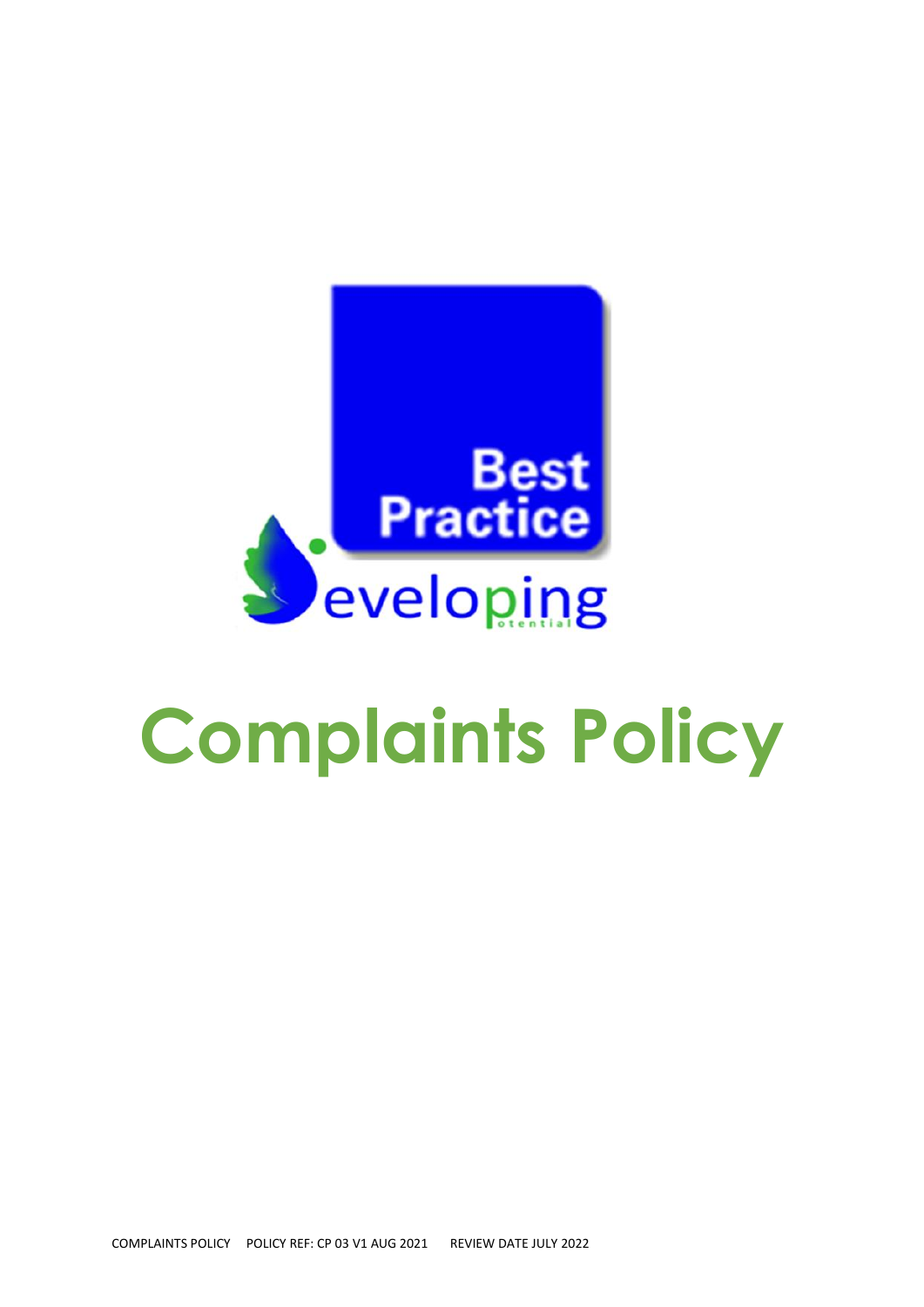| <b>POLICY APPROVAL</b>       |                                                                       |     |                                         |                                               |    |  |  |
|------------------------------|-----------------------------------------------------------------------|-----|-----------------------------------------|-----------------------------------------------|----|--|--|
| APPROVAL<br><b>REQUIRED</b>  | INDICATE WITH A TICK $(\checkmark)$                                   |     | <b>ANNUAL REVIEW</b><br><b>REQUIRED</b> | <b>INDICATE WITH A</b><br>TICK $(\checkmark)$ |    |  |  |
|                              | Yes                                                                   | No. |                                         | Yes                                           | No |  |  |
| <b>APPROVAL PANEL</b>        | Managing Director: Sara Goldie<br>Advisory Board Member: Nikki Witham |     |                                         |                                               |    |  |  |
| <b>APPROVED BY:</b>          | <b>SIGNATURE</b><br><b>NAME</b>                                       |     |                                         | DATE:                                         |    |  |  |
|                              | Sara Goldie                                                           |     |                                         | 1 AUG 2021                                    |    |  |  |
|                              | Nikki Witham                                                          |     |                                         | 1 AUG 2021                                    |    |  |  |
| POLICY REVIEW<br><b>DATE</b> | <b>July 2022</b>                                                      |     |                                         |                                               |    |  |  |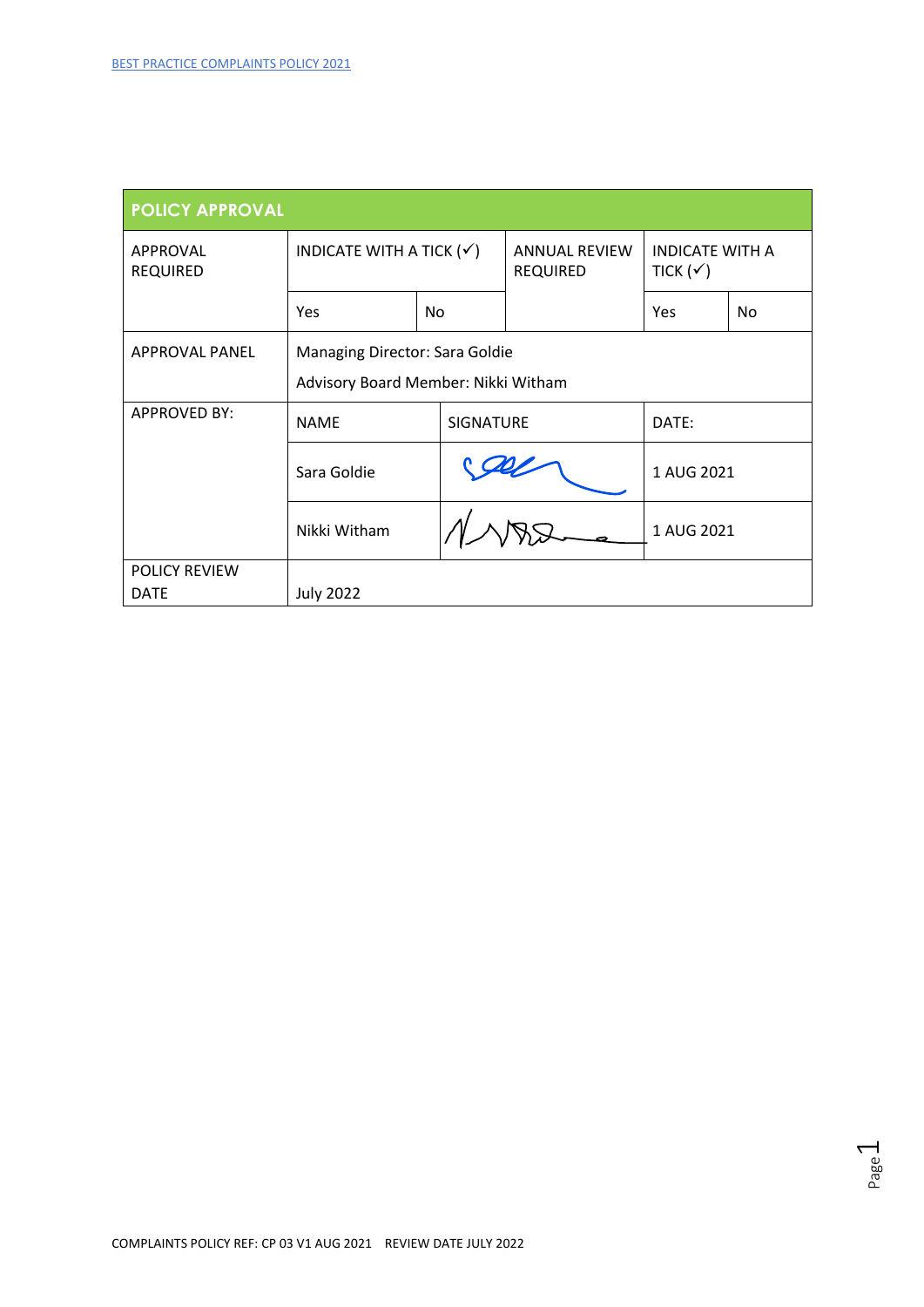#### **POLICY STATEMENT**

At Best Practice we care about complaints. Complaints matter for everyone using our services, who deserve an explanation when things go wrong and want to know that steps have been taken to make it less likely to happen to anyone else. They matter because every concern or complaint is an opportunity to improve. Complaints may signal a problem and we need to know as a business how to improve at all times and at all opportunities.

Complaints matter because they tell us about the quality of our delivery. They tell us about how responsive a member of staff is, how safe, effective, caring and well-planned they are.

Best Practice place feedback from people who use our services at the heart of our work, because every concern is an opportunity for us to improve the quality of our provision. We also want to hear about positive experiences so we can highlight good and outstanding services.

We take complaints seriously – and we expect our staff to do so too. All learner/apprentice inductions describes complaints handling. Poor practice will be found and acted on. Good practice will be shared.

We work to make it easier to give us good quality feedback, and work with our staff/associates to improve learners experience.

#### **SCOPE**

This policy applies to all apprenticeship provision provided by Best Practice. We want to provide goodquality services for everyone, but things sometimes go wrong. If they do, we need to know about them so that we can put them right and learn from them. This will help us to improve our performance.

#### **HOW WILL WE DO THAT?**

We will make it easy for apprentices to make a complaint by doing the following.

Giving you the chance to make a complaint:

- in person to their skills trainer or skills coach
- email info@bestpractice.uk.com
- by phone 01923 225225
- by using the complaint form (attached to this policy)

## **WHAT IS A COMPLAINT?**

Anyone who feels that they have had a poor service from us, or from someone providing the service for us, and have tried to get the problem solved by speaking to someone in the relevant department. This will affect you and will need a particular response from us.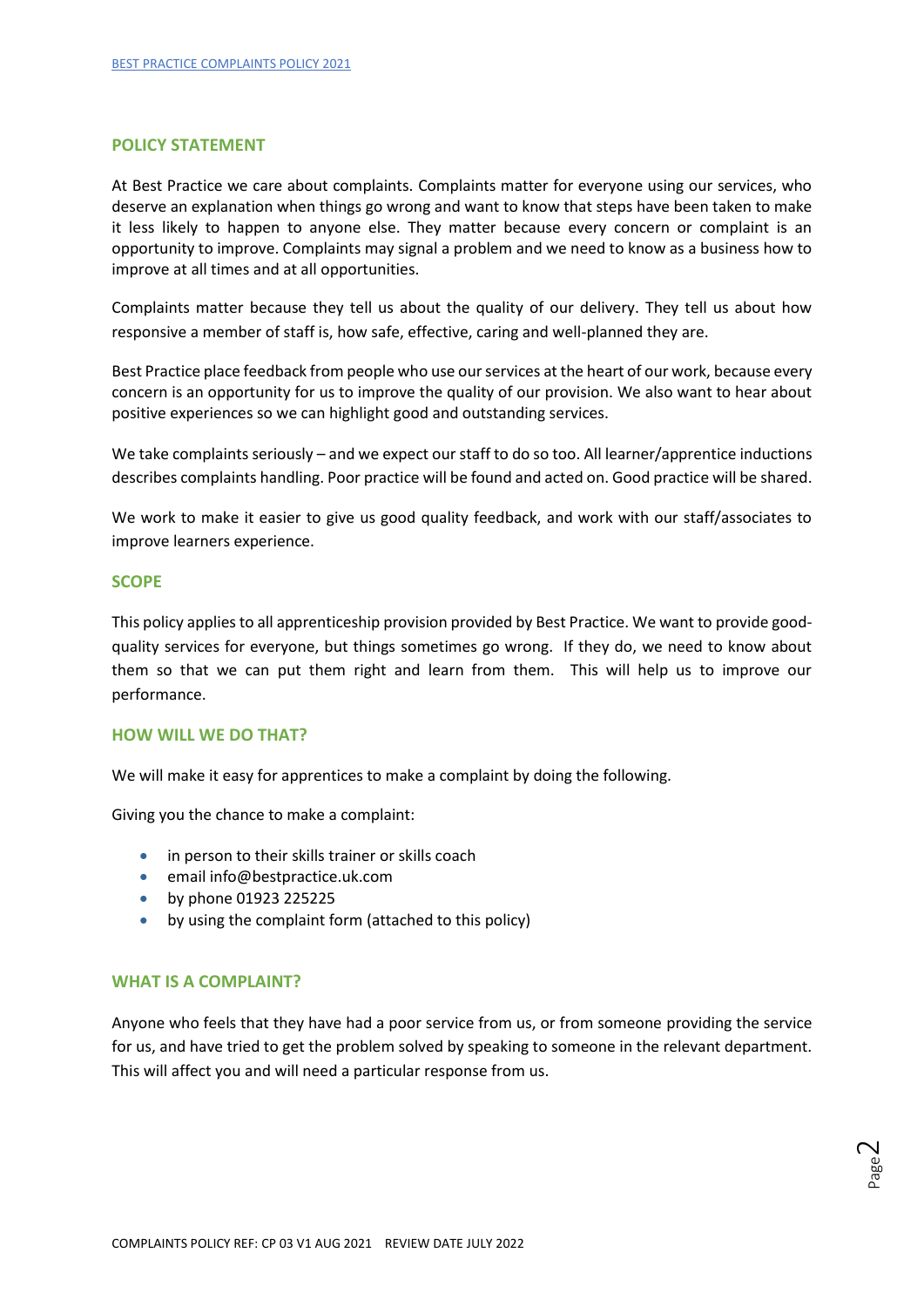## **WHAT HAPPENS THEN?**

Except in exceptional circumstances, every attempt will be made to ensure that both the complainant and Best Practice maintain confidentiality. However, the circumstances giving rise to the complaint may be such that it may not be possible to maintain confidentiality (with each complaint judged on its own merit). Should this be the case, the situation will be explained to the complainant.

#### **RESPONSE FROM US**

We will acknowledge your complaint within two working days of receiving it. We will tell you the name of the person who is dealing with your complaint. You will receive a full response within five working days. If this is not possible, we will send you a letter explaining why there is a delay and saying when you will receive a full response.

#### **SOLUTIONS**

If your complaint is accepted, the person involved will try to solve the problem by doing the following.

- o Apologising to you and explaining what went wrong
- o Providing the service, you are entitled to receive
- o Changing procedures so that the mistake is not repeated
- o Asking you to detail any recommendations of areas where we can improve our performance concerning the information, advice and guidance given

## **EQUALITY AND DIVERSITY**

Apprentices have the right to express dissatisfaction with the services they receive from Best Practice. Apprentices using this policy can expect to be treated fairly and without discrimination.

As part of the Prevent strategy we promote the Fundamental British Values to reflect life in modern Britain. These values are Democracy, Rule of Law, Respect and Tolerance, Individual Liberty. Fundamental British Values underpin what it is to be a citizen in a modern and diverse Great Britain valuing our community and celebrating diversity of the UK.

Fundamental British Values are not exclusive to being British and are shared by other democratic countries as a way of creating an orderly society, where individual members can feel safe, valued and can contribute for the good of themselves and others.

These will mirror our principles and values and all the work areas that we support. These will occur throughout ours programmes and will be promoted by all staff.

## **DISSEMINATION OF THE COMPLAINTS PROCEDURE**

The Complaints Procedure shall be:

- Discussed on training courses
- Included in the learner/apprentice induction booklet
- Available on the Best Practice website www.leadersinbusiness.net
- The web link will be given to every learner as part of the induction process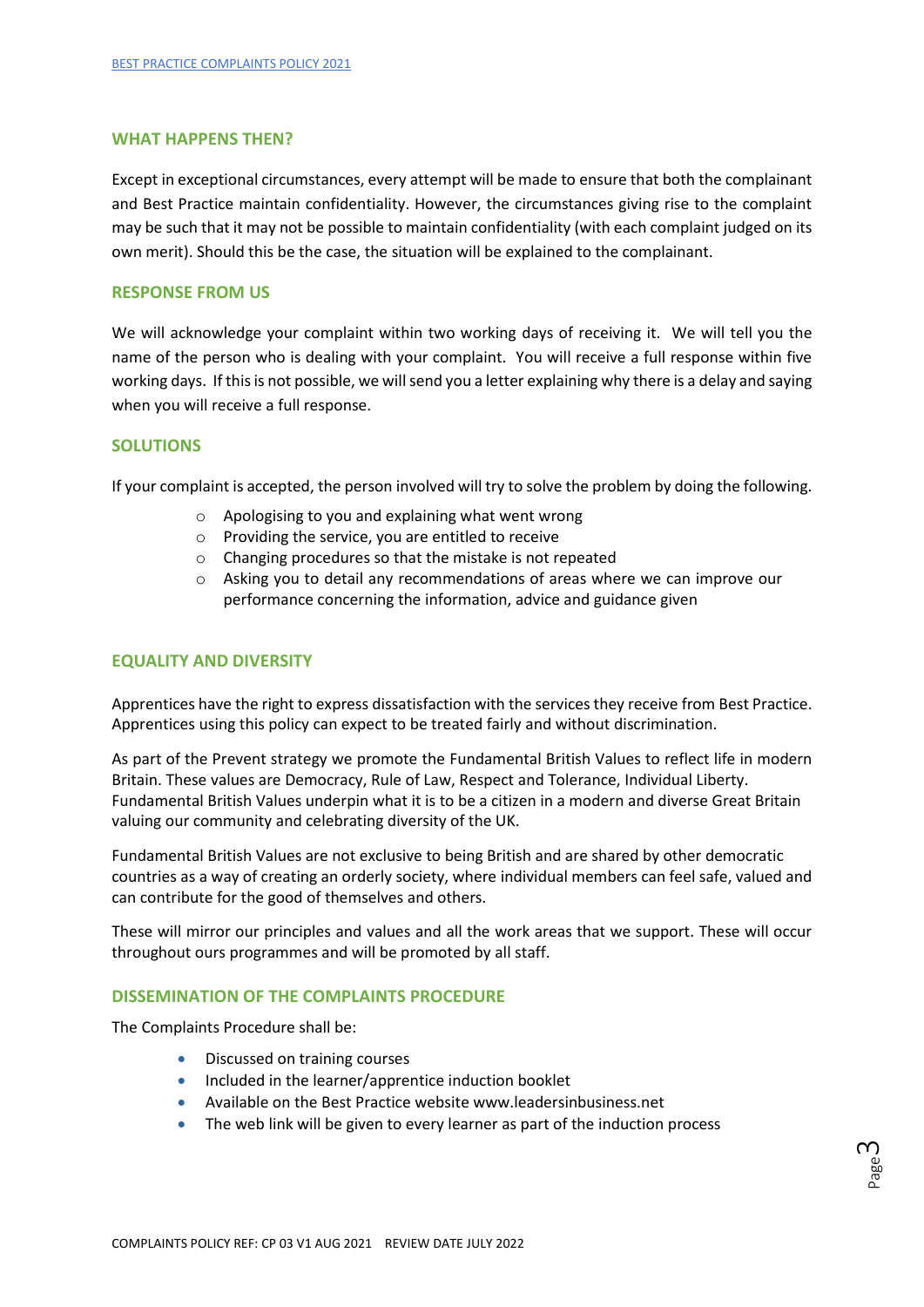# **COMPLAINTS PROCEDURE STAGE 1**

#### **The Stage 1 procedure has three stages:**

- Informal
- Formal 1 Head of Quality
- Formal 2 Panel

#### **INFORMAL**

Apprentices who wish to raise issues about the conduct of trainers, assessors and supervisors may request an informal meeting with the Head of Quality. The purpose of the meeting is to enable the apprentice to talk through and clarify any issues they have concerning assessment; a record will be kept of such meetings. The meeting should be requested within two weeks of the event occurring.

## **FORMAL 1**

If this meeting fails to resolve the matter to the satisfaction of the apprentice then the Head of Quality will conduct a meeting with the skills trainer/ skills coach or staff member in question to explore the substance of the learner/apprentice's complaint.

A record will be kept of action and timescale agreed and the Head of Quality will report this back to the apprentice within three working days. If subsequent action fails to resolve the matter, within the timescale, then the apprentice has the right to initiate the second stage of the formal complaint.

#### **FORMAL 2**

If an apprentice wishes to complain, the complaint is lodged in writing with the Operations Manager, within ten days of the previous stage of the procedure being completed or expiry of agreed informal action timescale. The Operations Manager:

- Formally acknowledges receipt of the complaint.
- Sets a date for the complaint to be considered by a complaint panel.
- Notifies the external verifier that a complaint has been lodged and gives details of
- how it will be heard, including the composition of the complaint panel.

We would request that you substantiate any complaints or allegations with as much written factual evidence as you can. It might be that we contact you for further information if required in order to investigate any complaint raised, please ensure you enclose contact details. This will assist in reaching a speedy conclusion to the complaint.

The complaint panel meets to consider the complaint within 28 working days of the date of receipt of the complaint form.

#### **COMPLAINTS PANEL**

The panel shall be small and formed so as to be objective and independent and will normally consist of:

- A member of the Senior Management Team
- A skills trainers/ skills coach for the relevant apprenticeship and or award (if applicable)

Page 4

• An Internal Quality Assurer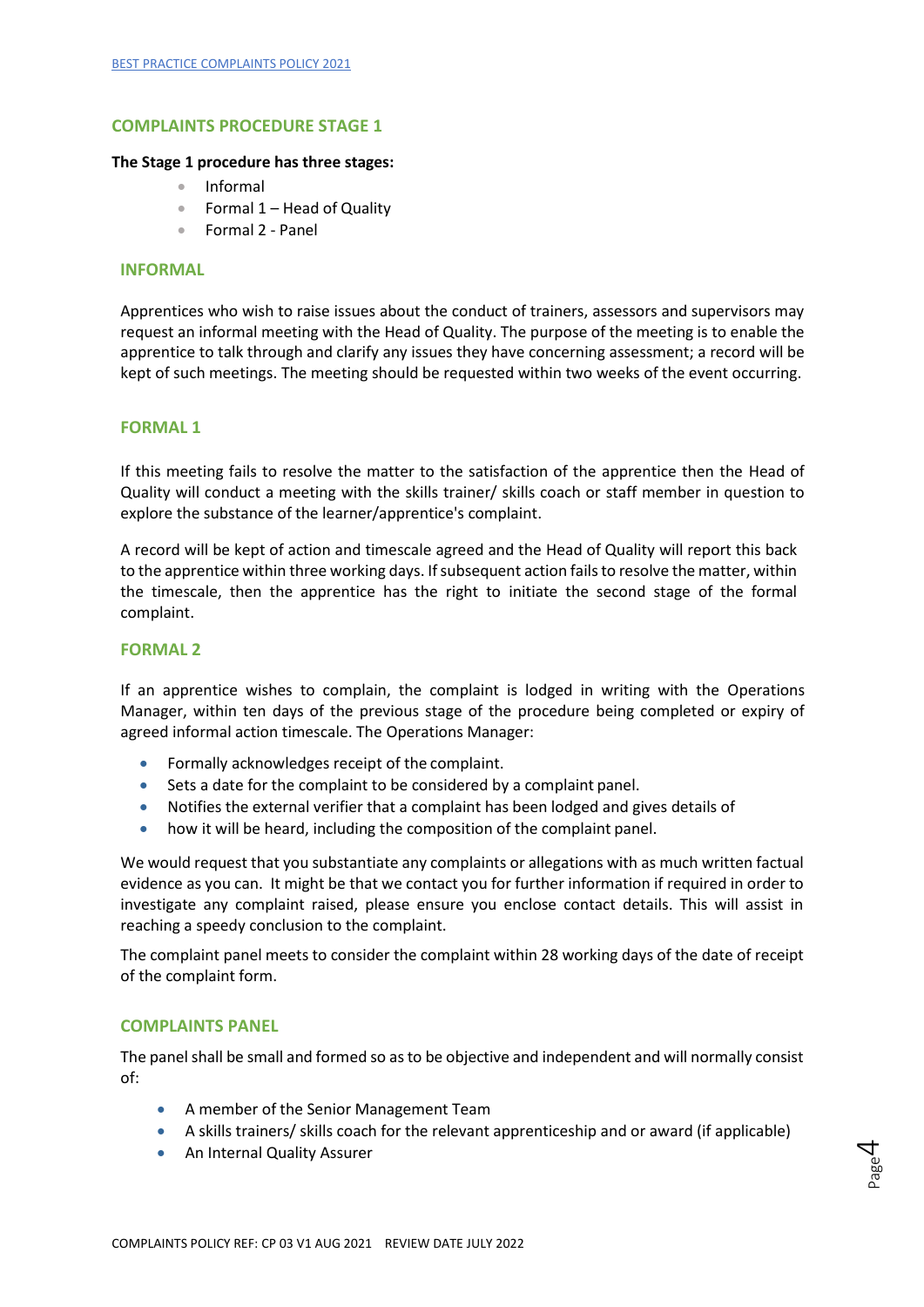The panel will ensure that:

- It has full accounts from all parties involved. The Internal Quality Assurer can support the learner in the preparation of the written report/account of the issue/complaint.
- It will not have as members anyone involved in the complaint.
- They will inform the learner that they have the right to be accompanied in the panel meeting.

# **OUTCOME**

The outcome of the complaint shall also be recorded, together with reasons for that decision, with the outcome falling into one of the following categories:

- Complaint resolved informally.
- Complaint dismissed
- Complaint to be dealt with under another procedure
- Complaint upheld and the appropriate action deemed to be one of:
	- o Counselling
	- o Training
	- o General supervision
	- o Other management action including disciplinary

## **FURTHER INFORMATION**

Education and Skills Funding Agency Complaints: [https://www.gov.uk/government/organisations/education-and-skills-funding](https://www.gov.uk/government/organisations/education-and-skills-funding-agency/about/complaintsprocedure#complain-about-a-post-16-training-provider-college-or-employer-we-fund)[agency/about/complaintsprocedure#complain-about-a-post-16-training-provider-college-or](https://www.gov.uk/government/organisations/education-and-skills-funding-agency/about/complaintsprocedure#complain-about-a-post-16-training-provider-college-or-employer-we-fund)[employer-we-fund](https://www.gov.uk/government/organisations/education-and-skills-funding-agency/about/complaintsprocedure#complain-about-a-post-16-training-provider-college-or-employer-we-fund)

#### Awarding Body Complaints:

Contacts for each awarding body available from the Head of Quality.

## **ASSESSMENT EXAMINATION OR EPA DECISION APPEALS**

Best Practice aims to provide a high-quality service to all our apprentices. However occasionally, individuals may be unhappy about some aspect of their training or assessment which may give rise to concern. Each apprentice has the right to appeal against an assessment decision if he/she feels that a decision is unfair.

This process is designed to ensure concerns are dealt with effectively and in the shortest possible time.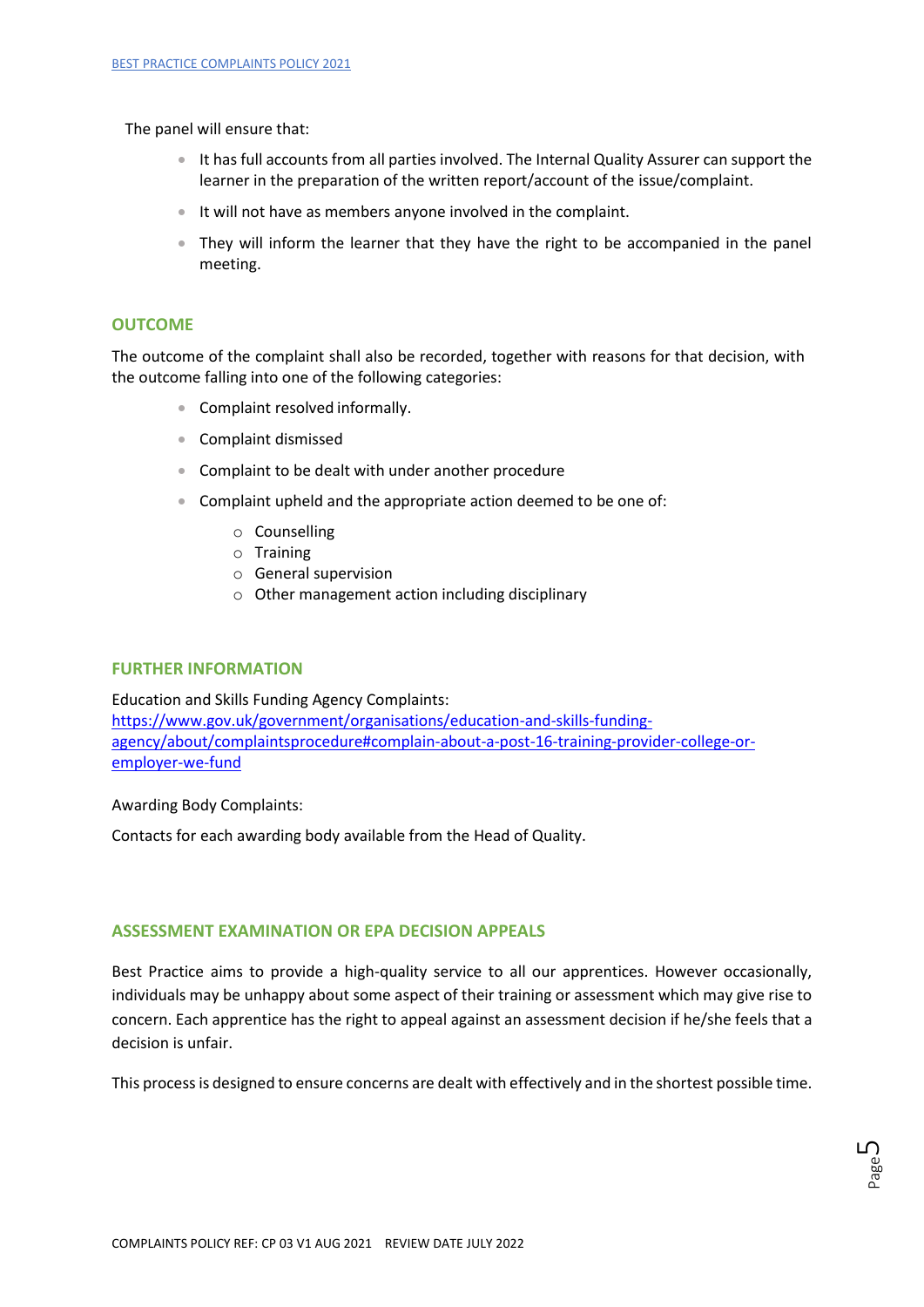# **HOW DO I APPEAL?**

- If you feel that you have been wrongly or unfairly treated, you should, in the first instance, speak to the trainer concerned to try and resolve the problem informally within 2 weeks of the assessment/feedback taking place.
- If the issue remains unresolved then the learner should submit a formal letter of appeal to an Internal Quality Assurer (within two weeks of feedback provided), with the details of the qualifications and any supporting evidence.
- If the appeal remains unresolved as a result of the internal Quality Assurer's review of the evidence provided, the appeal will then be referred to the Operations Manager.
- A panel made up of Senior Leadership Team in consultation with the internal quality assuror and tutor will meet to judge the evidence within 30 days of escalation.
- Within seven days of receipt of the decision made by the above the Operations Manager will advise the apprentice of the decision in writing.
- Should the apprentice remain unhappy with the decision then the apprentice has the right to appeal to the relevant awarding body/EPA, within 7 days.
- The awarding body/EPA decision is final.

# **QUALITY ASSURANCE**

The Head of Quality will monitor the appeals procedure, in order to ensure that quality standards and the effectiveness of the procedure are maintained.

The Quality will ensure that records on any matters related to the Appeals Procedure are maintained. These records will be held securely and remain confidential to the parties involved.

## **FURTHER POINTS TO RAISE**

- If at any stage of the appeal you require any guidance, support or further assistance you should speak to a member of the senior management team. Alternatively, you could speak to your line manager or mentor (if appropriate). Any help you seek will be in the strictest confidence.
- It is important that if you make the decision to appeal you appreciate that no one will proceed further without your agreement. If you feel your concern has been resolved, you can withdraw at any stage.
- Any apprentice who thinks that there are circumstances outside the course. Such as health or personal problems, which could adversely affect their performance in any form of assessment should bring these to the attention of the skills trainer as soon as possible before the relevant assessment.
- Any apprentice who believes that the assessment is taking place in conditions, which could significantly adversely affect their performance, should bring these to the attention of the tutor at the time of the assessment.